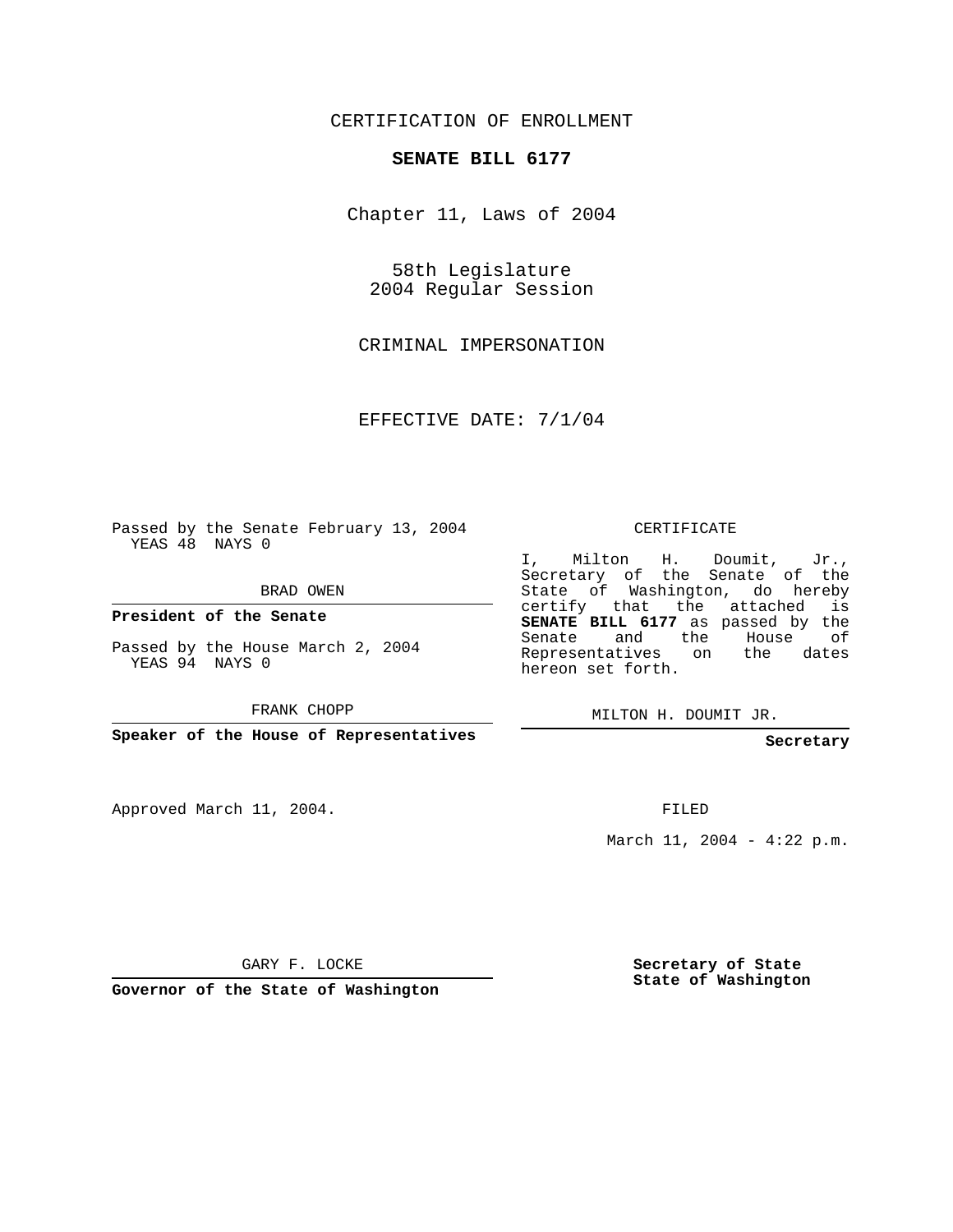## **SENATE BILL 6177** \_\_\_\_\_\_\_\_\_\_\_\_\_\_\_\_\_\_\_\_\_\_\_\_\_\_\_\_\_\_\_\_\_\_\_\_\_\_\_\_\_\_\_\_\_

\_\_\_\_\_\_\_\_\_\_\_\_\_\_\_\_\_\_\_\_\_\_\_\_\_\_\_\_\_\_\_\_\_\_\_\_\_\_\_\_\_\_\_\_\_

Passed Legislature - 2004 Regular Session

**State of Washington 58th Legislature 2004 Regular Session By** Senators Eide, Brandland and Winsley Read first time 01/14/2004. Referred to Committee on Judiciary.

 1 AN ACT Relating to criminal impersonation; amending RCW 9A.60.040 2 and 9A.60.045; prescribing penalties; and providing an effective date.

3 BE IT ENACTED BY THE LEGISLATURE OF THE STATE OF WASHINGTON:

 4 **Sec. 1.** RCW 9A.60.040 and 2003 c 53 s 78 are each amended to read 5 as follows:

 6 (1) A person is guilty of criminal impersonation in the first 7 degree if the person:

 8 (a) Assumes a false identity and does an act in his or her assumed 9 character with intent to defraud another or for any other unlawful 10 purpose; or

11 (b) Pretends to be a representative of some person or organization 12 or a public servant and does an act in his or her pretended capacity 13 with intent to defraud another or for any other unlawful purpose.

14 (2) Criminal impersonation in the first degree is a ((<del>gross</del> 15 misdemeanor)) class C felony.

16 **Sec. 2.** RCW 9A.60.045 and 2003 c 53 s 79 are each amended to read 17 as follows: